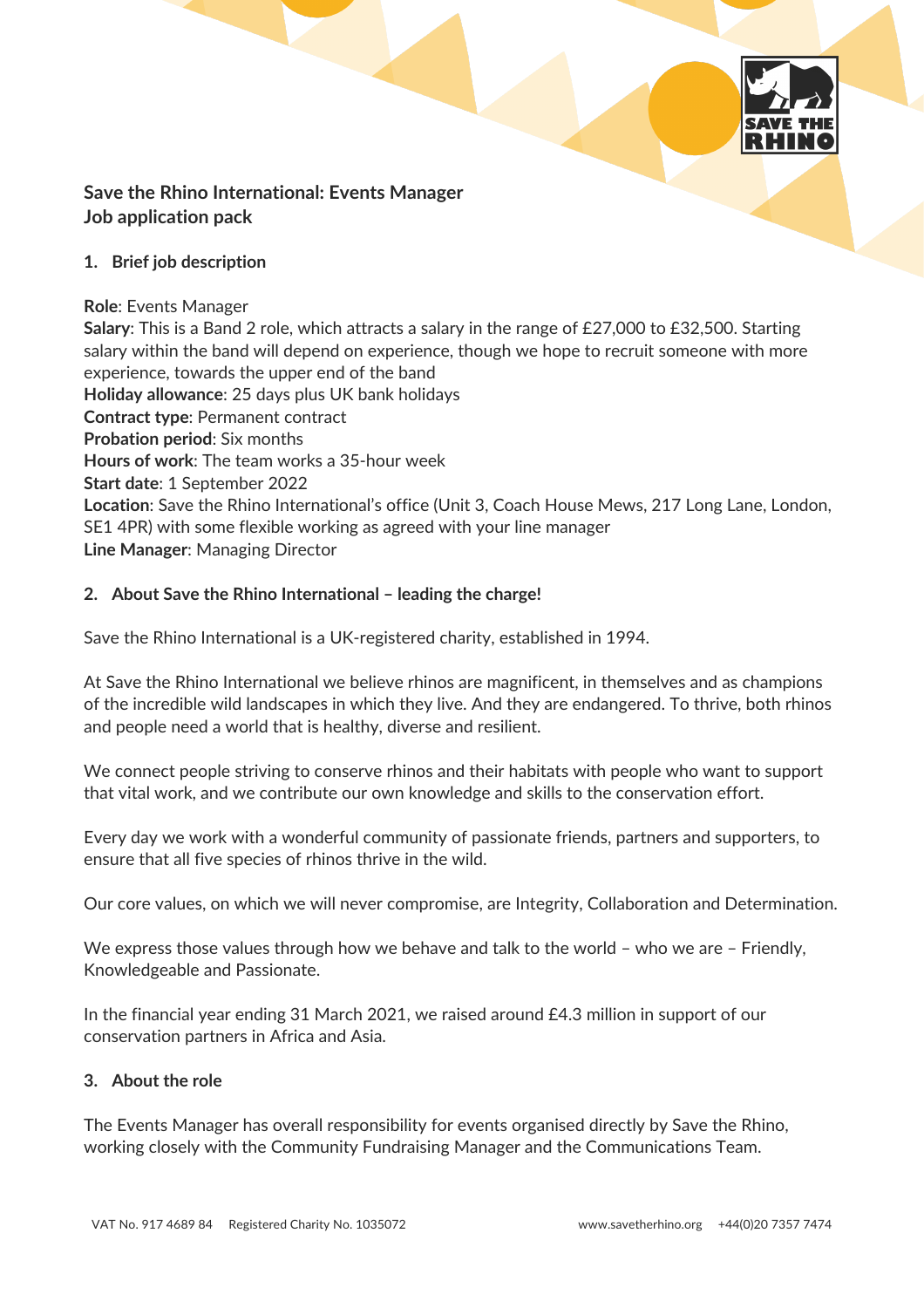Save the Rhino International's founders ran their first London Marathon in 1992. Since then, the charity has maintained a tradition of fundraising for rhino conservation through challenge events and other events such as fundraising dinners and the Douglas Adams Memorial Lecture. Our iconic rhino costumes have featured in every London Marathon since 1992, with our team of runners now regularly raising more than £100,000 for rhino conservation.

Our current strategy is to organise three major fundraising events each year, including the London Marathon, the For Rangers Ultra Marathon in Kenya, and one other major event, though there are often smaller events that also require the Events Manager's attention.

Like all members of the team, the Events Manager supports Save the Rhino's vital conservation work and participates in team discussions on all issues affecting the charity and its conservation mission. An interest in our conservation mission, as well as a skill set and experience in events management, will be welcome.

In addition, depending on the skills and interests of the successful candidate, there may be opportunities to develop other skill sets. The successful candidate will be eligible for regular training (internal and external) in skills that they need to develop in line with their objectives.

The Events Manager will need to work regularly with Microsoft Office documents, spreadsheets and presentations, and with our Salesforce-based Supporter and Donation Management System. Whilst familiarity with specific IT platforms is not a prerequisite for the role, the Events Manager will need to be reasonably confident with IT in general.

While each member of our team have their own areas of responsibility, everyone contributes their skills, expertise and hard work to support all members of the team in delivering activities – including rolling up sleeves when necessary (e.g., to carry sweaty rhino costumes back to the van after the London Marathon).

All Save the Rhino employees benefit from the compulsory workplace pension scheme, which receives contributions from employer and employee.

The Events Manager will join a friendly, knowledgeable, ambitious and passionate team, who all love what they do and like to have fun doing it. Most importantly, the Events Manager will have a chance to make a difference: to contribute towards our vision of seeing all five rhino species thrive in the wild.

## **4. Key responsibilities**

- Working with the Managing Director and the rest of the team to develop a multi-year 2023- 2026 Events Fundraising Strategy and an annual Events Programme
- Leading on all aspects of planning, logistics and team recruitment for SRI's events
- Working in close collaboration with the Communications Team to promote event attendance and participation
- Working in partnership with, and sometimes managing, third-party stakeholders to produce both domestic and international events
- Stewarding teams for challenge events to promote and support team spirit and fundraising for rhino conservation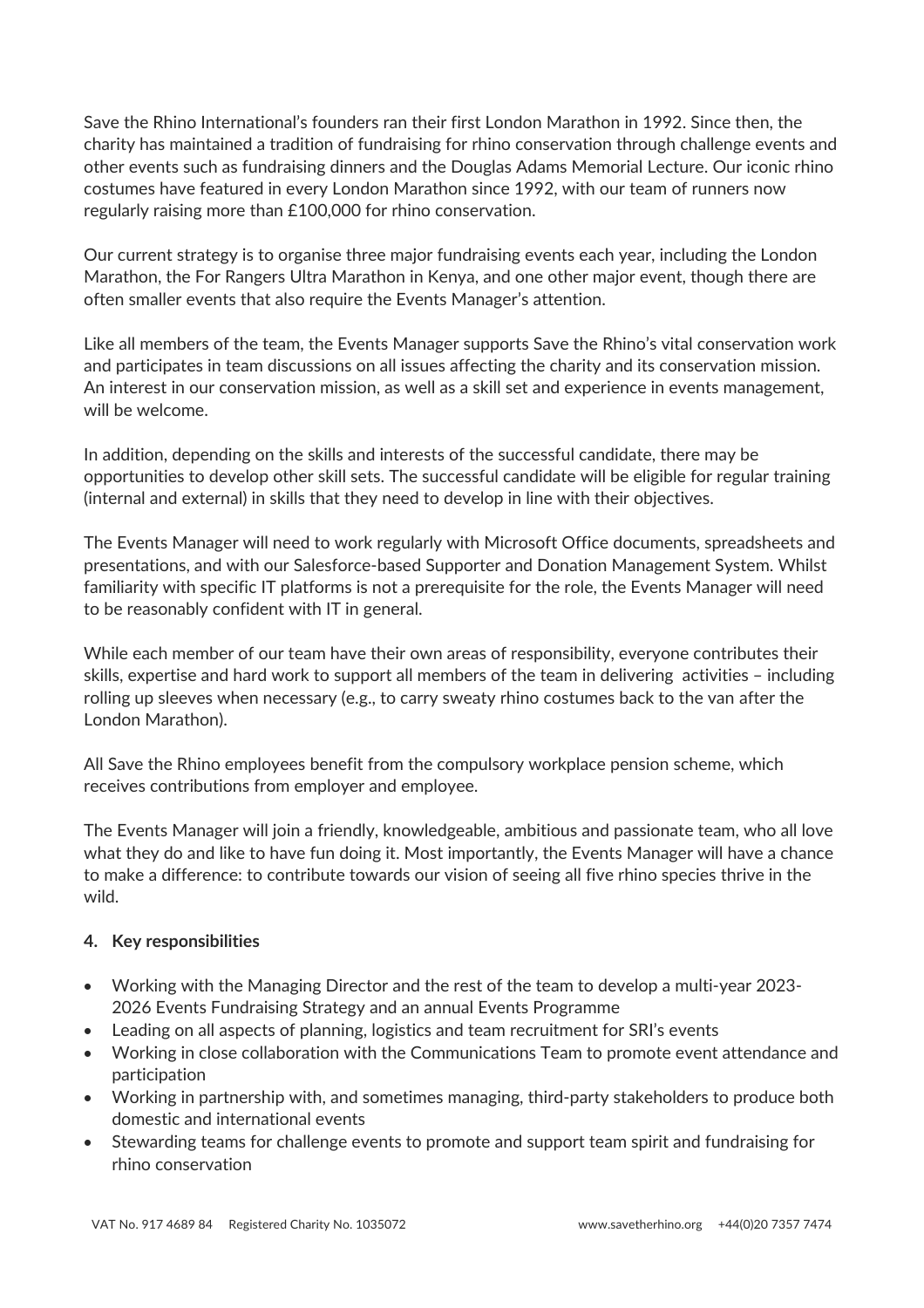- Supporting the Michael Hearn Intern, who plays a key role in the day-to-day management of the London Marathon team each year
- Producing and managing the overall events budget
- Reporting quarterly to our Board of Trustees on event updates

## **5. Person specification**

Save the Rhino International is a small and friendly organisation, striving to achieve its vision of all five rhino species thriving in the wild. We have an informal and supportive atmosphere, whilst expecting high professional standards from all our staff. All members of the team are required to support the work of the others. Enthusiasm, flexibility, patience, and an aptitude for hard work are essential.

Essential skills / experience:

- at least 3-5 years' experience of event management
- experience of fundraising
- strong administrative skills
- excellent time management skills
- strong communication skills with the ability to liaise and coordinate with a wide range of people
- strong project management skills objective setting, timelining and budget management
- perseverance, and an aptitude for working independently, autonomously, and economically
- ability to influence and build collaborative relationships with speakers, sponsors, and suppliers
- being a strong team player, able to assert, listen, negotiate and compromise
- alignment with Save the Rhino's mission and values
- eligibility to work in the UK

Desirable skills / experience:

- 16-hour outdoor first aid qualification
- Full UK driving licence
- experience of marketing events through digital, press and other means and working in collaboration with communications colleagues
- experience of working in a charity
- experience of managing volunteers
- good copywriting skills
- good presentation skills
- experience of sourcing event sponsorship
- experience of using design software, such as Photoshop or InDesign

### **6. How to apply**

Thank you very much for your interest in this exciting role. We look forward to receiving your application.

All applications need to be received by midnight (GMT+1) on Sunday 17 July 2022. Applications should be sent by email to recruitment@savetherhino.org with "Events Manager" in the subject line.